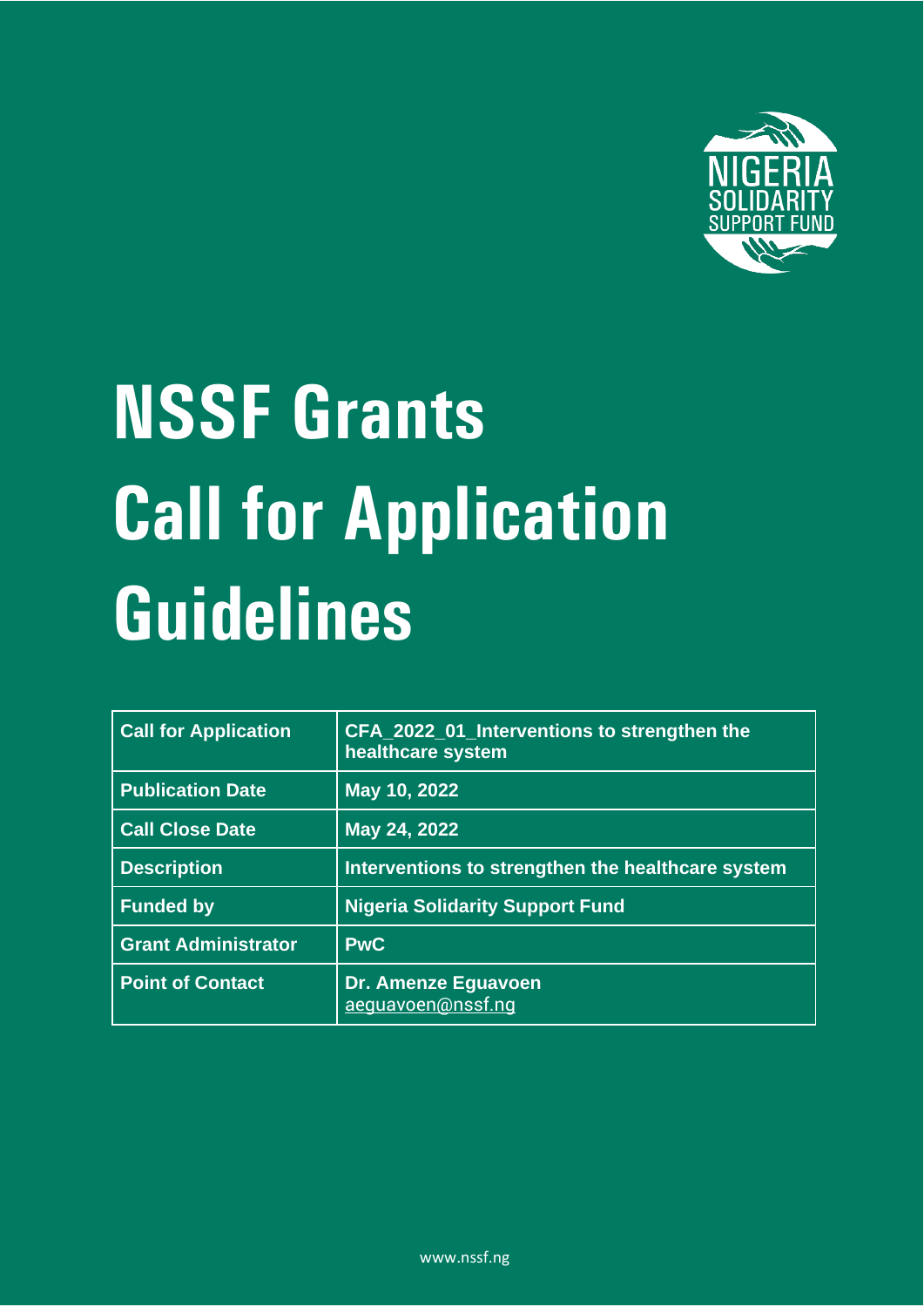# Table of Content

| 1.0 Background: The Nigerian Healthcare Situation3 |  |
|----------------------------------------------------|--|
|                                                    |  |
|                                                    |  |
|                                                    |  |
|                                                    |  |
|                                                    |  |
|                                                    |  |
|                                                    |  |

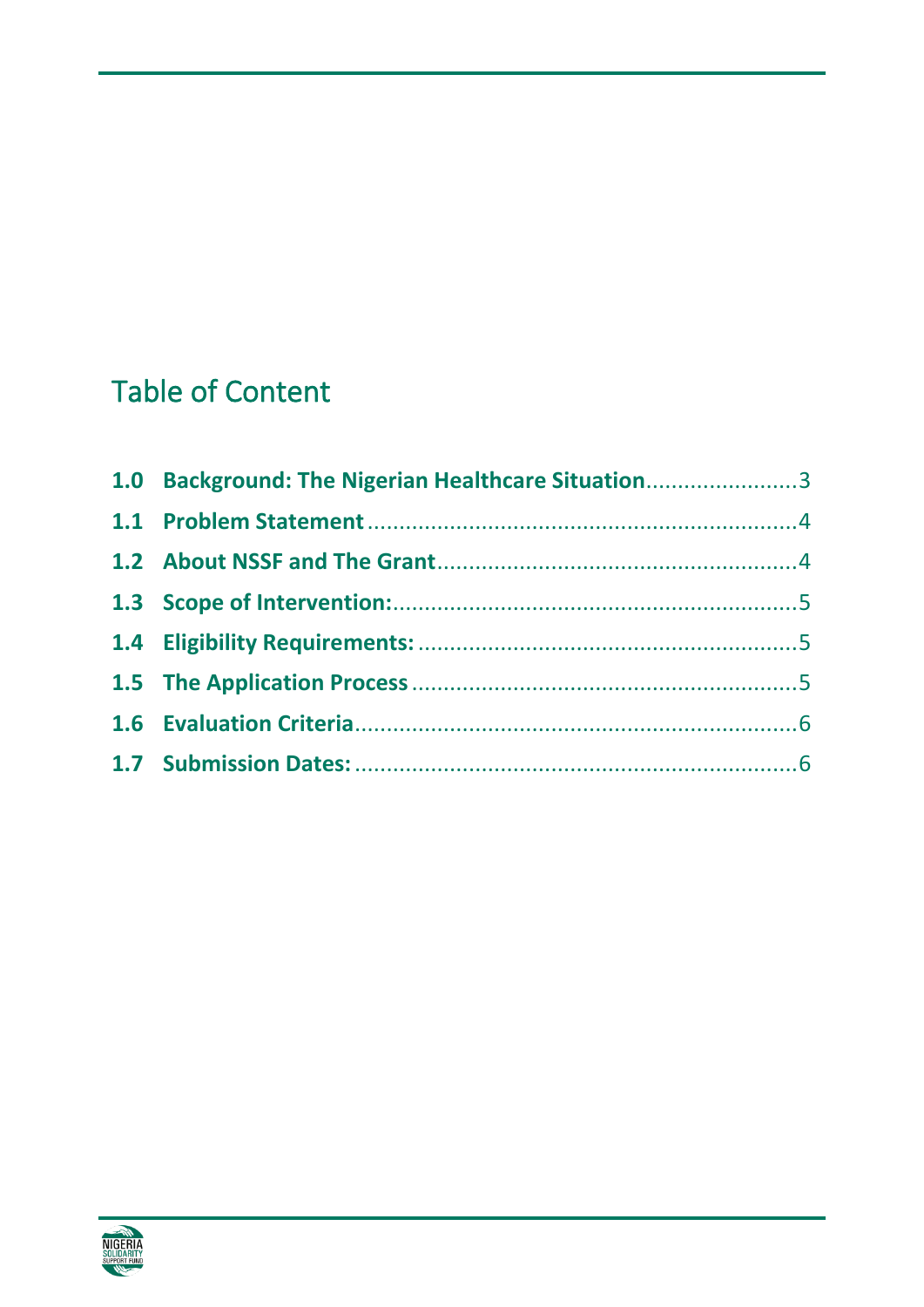# <span id="page-2-0"></span>1.0 Background: The Nigerian Healthcare Situation

Globally, the health goal is to "ensure healthy lives and promote well-being for all at all ages" - Sustainable Development Goal number 3 (SDG3). As a signatory to the United Nations Global Goals, Nigeria is expected to meet the SDG3 mandate - a health system that is available to and accessible by all persons in Nigeria when needed.

Nigeria's health system is broadly divided into three levels of care - Primary, Secondary, and Tertiary based on the degree of specialisation in healthcare required. In Nigeria, the Primary Healthcare (PHC) level of care makes up 85% of all healthcare facilities. It is usually the first point of contact for 80% of the population and is designed to provide essential services and medicines in a community setting. As such, achieving SDG3 in Nigeria is dependent on the success of the PHC level of care.

Nigeria's healthcare sector remains poorly developed and access to quality healthcare services remains an issue for most citizens. Although enabling policies exist, there is a gap in operationalizing these policies as a result of weak Governance practices (in the absence of well-functioning health information systems to generate relevant data to aid decision making) and low levels of government spending within the sector (consistently lower than the 15% *of the total national budget* and less than the commitment made at the Abuja Declaration of 2001). The knock-on effect of these operational gaps is a healthcare system that is strained across many fronts with key health indicators lagging behind global standards and sub-Saharan averages. For instance, Health Care Worker (HCW) density is inadequate - the number of hospital beds to patients is low at 0.9 beds to 1000 patients compared to the global standard of 3 beds to 1000 patients. Similarly, the ratio of physicians to patients (0.4:1000) and nurses to patients (1.5:1000) is currently lower than the WHO recommended standards.

Healthcare in Nigeria has been financed through four major sources: government appropriation, out of pocket payments, health insurance schemes (HMOs, NHIS etc.), and donor funding. Government and health insurance schemes account for less than 20% of healthcare funding while out of pocket payments is c.71%. This financing mix leaves many Nigerians without access to healthcare services due to the low health insurance coverage, the exclusion of most rural communities by commercial HMOs and the low average income levels of the Nigerian population. Currently, only 3% of Nigerians have health insurance and men make up 56% while women account for about 43% of those covered. With this situation, most Nigerians are forced to pay out of pocket further driving households into poverty. This automatically precludes some households and vulnerable populations from accessing healthcare services as needed.

Furthermore, a large proportion of healthcare infrastructure and facilities in the country are obsolete and inadequately equipped. The situation is even more severe with Primary Health Care (PHC) facilities where only 20% of the 30,000 (average c.38 PHC centres per local government area) PHC facilities in the country are fully functional; only 43% of PHCs are connected to the National Grid, of which 57% get less than 5 hours of Grid supply every day, implying that the HCWs manning these facilities are working in terrible conditions.

The Covid-19 outbreak further exacerbated all these challenges by exposing the low level of emergency preparedness in the Healthcare system. HCWs lacked the requisite skills, numbers and training to handle disease outbreaks. Furthermore, HCWs lacked the requisite personal protective equipment (PPE) required by frontline workers in the face of the pandemic. The already strained health care infrastructure was stretched beyond limits, the lack of essential medicines and vaccines was evident across all levels of care and the non-utilisation of available facilities was also revealed. The effects of the pandemic have been far-reaching - on the healthcare system - and affecting the livelihoods and living standards of millions of people in our country.

These challenges point to an urgent need to strengthen the Health Care system particularly the Primary Healthcare level – the source of healthcare services for the majority of Nigerians - to make it more responsive and resilient.

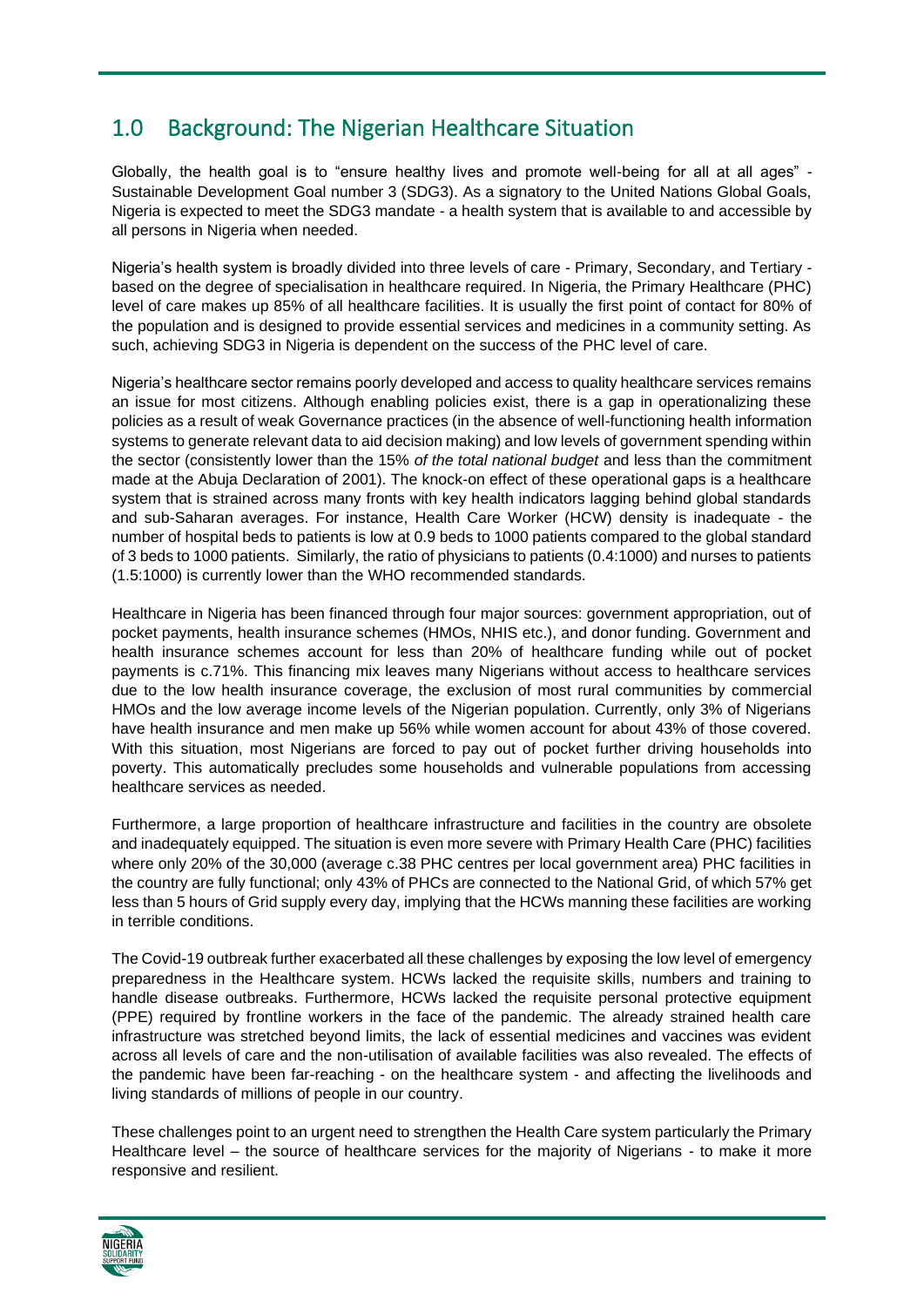#### <span id="page-3-0"></span>1.1 Problem Statement

Primary Health Care (PHC) in Nigeria was developed to provide universal access to care for all with a community focus. PHC facilities are usually the first point of contact for healthcare services. With the attendant loss of livelihoods, achieving the desired healthcare system in Nigeria will depend on the availability of functional (responsive, resilient, provide access to affordable, equitable and quality care and positively impact key health indicators) PHC facilities. The impact of non-functional PHC facilities is far-reaching and the lack of access to quality healthcare services is a major cause of low life expectancy with infant and maternal mortality rates at least 500% higher than the global average.

PHC facilities in Nigeria are not "functional" due to macro factors such as poverty, unemployment, security and literacy; and healthcare industry challenges related to governance, lack of qualified personnel, access to funding, and poor infrastructure. In recent times, even pre-pandemic, utilisation of PHCs has been very low (approximately 30%, based on a recent survey of LGAs in two geopolitical zones) and HCWs are more often than not required to fund PHC facility operations - light, water, etc out of their own pockets.

The COVID-19 pandemic further exposed the inability of the PHC facilities to cope with emergencies within the following areas requiring immediate intervention:

- provision of essential medicines (Availability);
- provision of qualified professionals (Availability);
- provision of infrastructure particularly within the PHCs (Access); and
- change in the perception of the quality of care (Access)

#### <span id="page-3-1"></span>1.2 About NSSF and The Grant

The Nigeria Solidarity Support Fund (NSSF) is a partnership between Global Citizen (GC) and the Nigeria Sovereign Investment Authority (NSIA). It was established following the advent of the Covid-19 pandemic and the need to support the government's efforts in the fight against the impact of the pandemic in Nigeria.

The NSSF is a multi-donor institutional mechanism for mobilising funds earmarked to support development in three core COVID-19 response areas:

- Priority Area One –The Most Vulnerable Populations: Provide safety nets for Nigeria's most vulnerable populations.
- Priority Area Two -Health Systems Resilience: Strengthen healthcare systems and expand rural and community focused universal health access
- Priority Area Three -Reskilling and Retooling of Nigerian youth: Re-skill and retool Nigerians for the Post COVID-19-19 Era

Grants will be provided as catalytic interventions based on the principle of additionality to organisations driving change and impact in NSSF's strategic priorities of supporting vulnerable populations, building health systems resilience, and reskilling the Nigerian youth for the post-COVID-19 era.

This "Call for Applications" is soliciting proposals aimed at strengthening the primary health care system with a focus on the areas highlighted for immediate intervention in section 1.1.

The available financing for NGOs and Not for Profit organisations applying under this Call for Applications is NGN100 million per project.

This grant cycle will target interventions to be completed between 0 to 18 months.

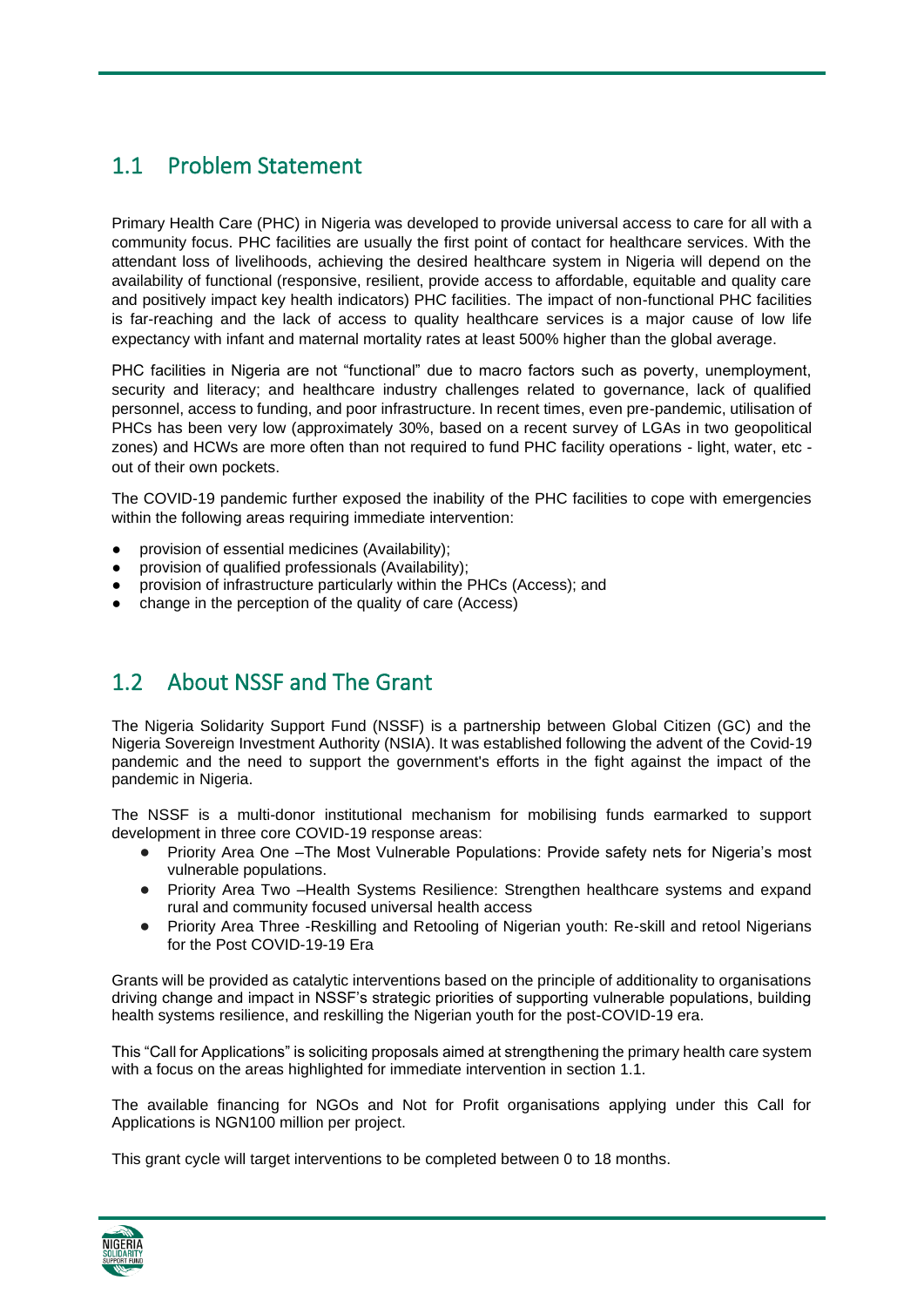# <span id="page-4-0"></span>1.3 Scope of Intervention:

The NSSF Grant Scheme is targeted towards funding projects that focus on the following initiatives:

- 1. Provision and improvement of healthcare infrastructure (including refurbishment) to enhance emergency preparedness and pandemic prevention and control in PHCs in Nigeria.
- 2. Improving the availability of essential drugs and medical supplies in Primary Healthcare facilities that are underserved and underfunded.
- 3. Removing demand-side financing barriers for vulnerable populations from accessing healthcare services when needed. With special focus on women and children requiring maternal and childcare services covering antenatal care, immunisation and proper nutrition.
- 4. Providing training and capacity-building programmes for HCWs and professionals of PHCs for emergency preparedness.
- 5. Retention of HCWs in both rural and urban areas.
- 6. Driving community utilisation of existing PHCs

#### <span id="page-4-1"></span>1.4 Eligibility Requirements:

To be eligible for this grant, organisations would be expected to meet the following criteria:

- Must be legally registered as a Not-for-Profit organisation
- Must have been in operation for a minimum of 2 years
- Must have a minimum of 2 years of audited financials
- Must have a minimum of 2 qualified, relevant specialists within its employ
- Geographical focus must be Nigeria
- Technical focus must be towards strengthening the healthcare system
- The proposed initiatives must be implemented within Nigeria
- The proposed initiatives must be impact-driven and measurable
- The proposed initiatives have never been blacklisted from execution in a similar grant scheme
- None of the principal members or authorised personnel have been blacklisted from participating in a similar grant scheme
- None of the principal members or authorised personnel have been convicted of any offences under Nigerian law

#### <span id="page-4-2"></span>1.5 The Application Process

Application for this NSSF Grant is a three-stage process:

- **Stage 1**: Applicants will submit a high-level concept note that includes general organisation details. The concept note is subsequently evaluated to ensure that all eligibility criteria are met by the applicants and that the proposed initiative will contribute to deepening our strategic priority areas. Successful applicants from the concept note stage will be invited for the second stage of the process.
- **Stage 2**: Applicants will submit a detailed proposal of their intervention following our proposal guidelines. All proposals must be submitted on or before the submission deadline. Submitted proposals will then be evaluated against the criteria outlined in the proposal guidelines. Successful proposals from the second stage will be progressed to the third stage of the process.